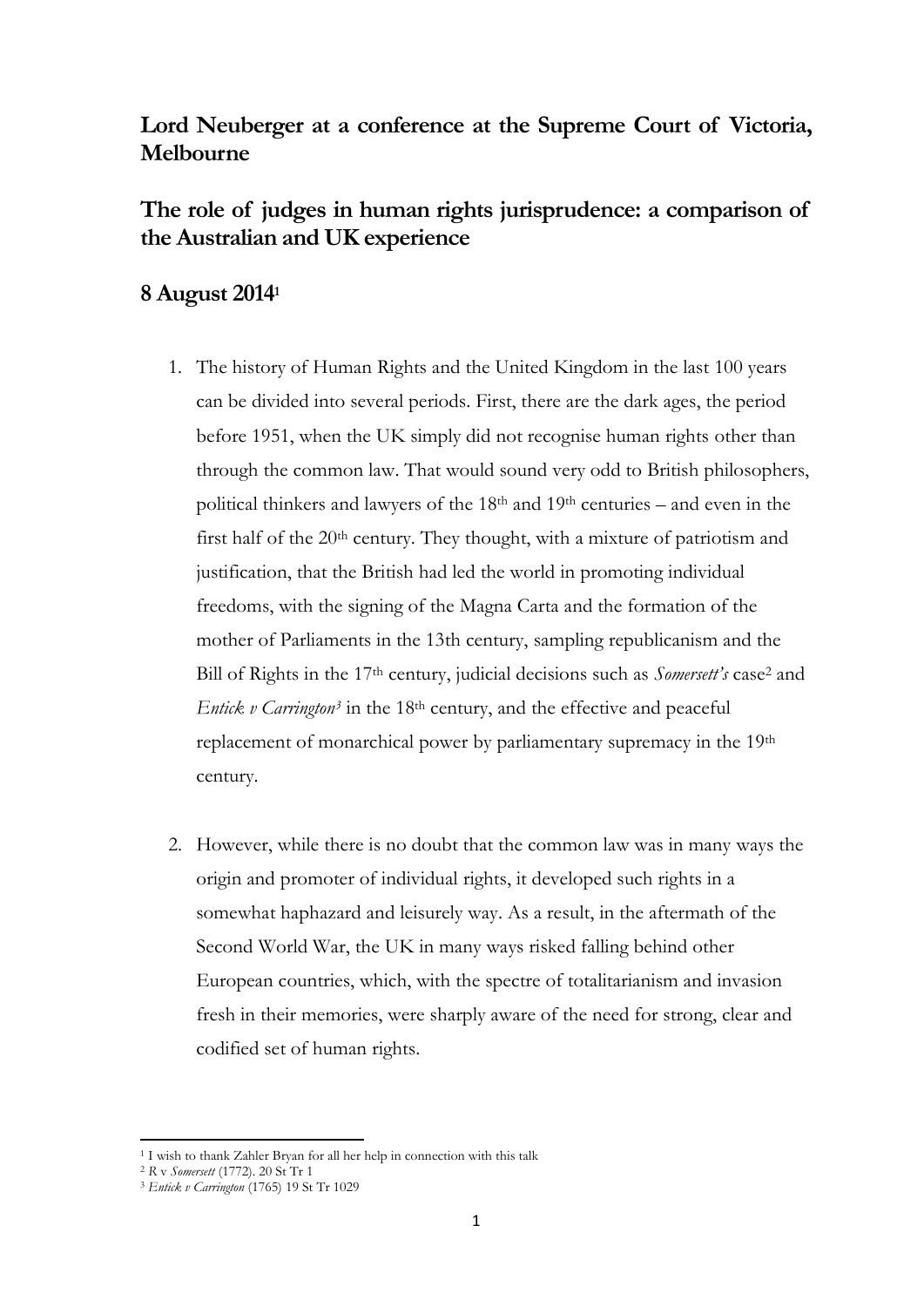- 3. After the dark ages came the middle ages, between 1951 and 1966. Until 1966, UK citizens could not go to the Strasbourg court and claim against the UK government that their Convention rights were being infringed. With their more fortunate history, the British, while happy to help draft the European Convention on Human Rights ("the Convention"), even to sign and ratify it in 1951, perhaps rather complacently, did not really think that they needed the Convention. Rather mirroring its attitude to the European Union, the UK initially regarded the purpose of the Convention as being more *pour encourager les autres* than it was for the UK. So the Convention played no real part in our political or legal thinking in this period. Thus, even as late as the 1990s, the Court of Appeal held that the common law did not recognise a free-standing right to privacy<sup>4</sup>.
- 4. The years between 1966 and 2000 were the years of transition. UK citizens could complain to Strasbourg that their human rights were being infringed. However, they could not enforce, or even rely on, those rights in UK courts, as the Convention was not part of UK domestic law. English law degree students didn't learn much about the Convention in the 60s and 70s, although it started to impinge on their consciousness by the 1980s. As for UK judges, it was rather a frustrating time, as they realised that they were deciding cases which they knew would be held to be wrong by the Strasbourg court, while being unable to do anything about it, because the Convention was not part of UK law. As thinking developed over this period, UK judges were prepared on occasion to take the Convention into account when deciding common law and statutory issues, but in a somewhat inchoate and inconsistent way. Nonetheless, human rights started to leak into the judicial cerebellum. But not very far: as I have said, no common law right to privacy even in 1991.

l

<sup>4</sup> *Kaye v Robertson* [1991] FSR 62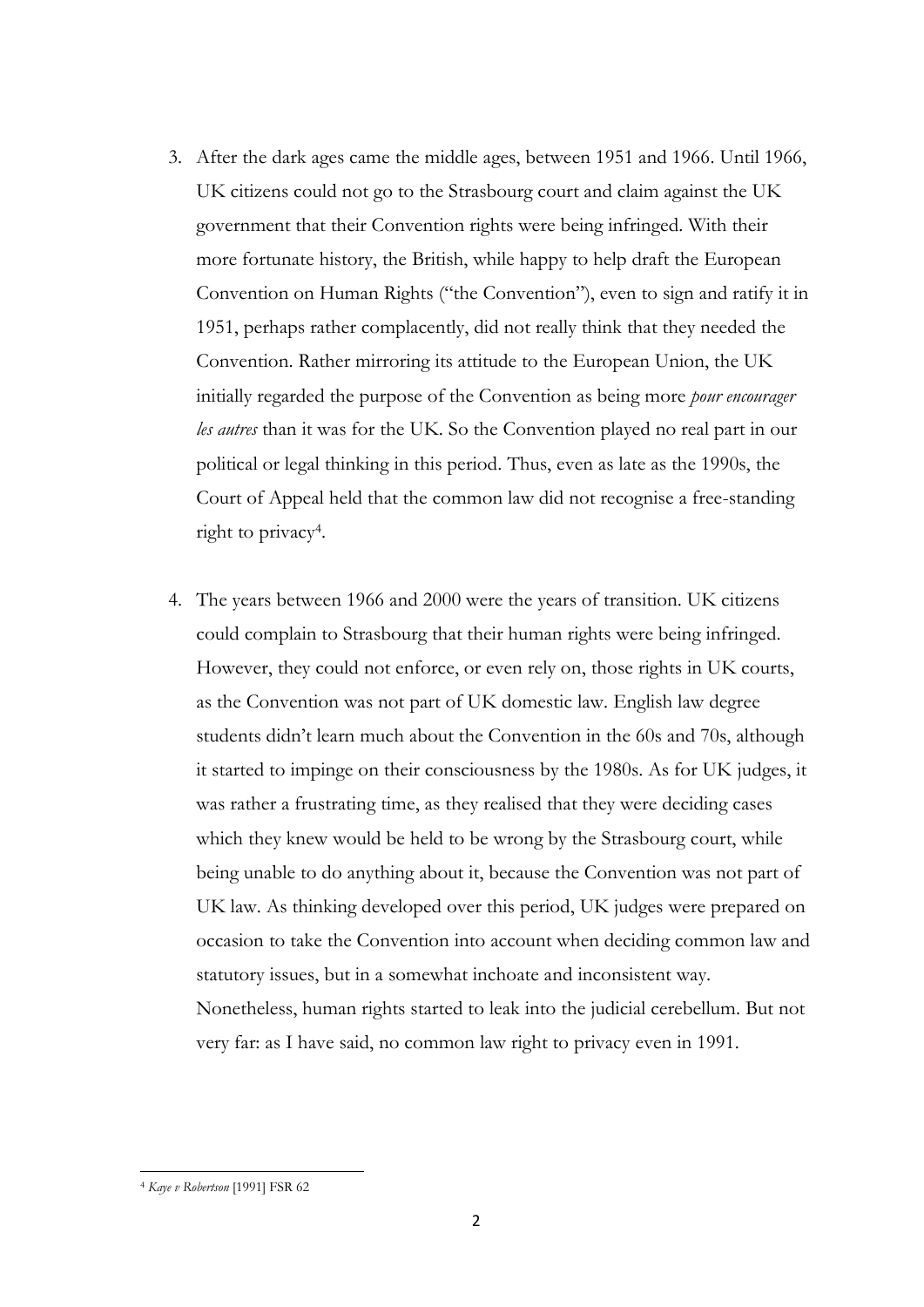- 5. In 1998, Parliament fired the starting gun for the next period, the age of enlightenment, with the Human Rights Act, which formally brought the Convention into UK law. From 2 October 2000, judges throughout the UK were obliged to give effect to human rights under the Convention, and, indeed, all "public bodies" were generally under a duty not to infringe the Convention. To use Dame Sian Elias's words UK judges were pitchforked into ruling on the most contentious issues of the day – asylum seekers' rights, balancing press freedom and privacy, prisoners' rights, the rights of soldiers on active service, prisoners' votes, the right to be assisted to die.
- 6. These are still early days in the age of enlightenment, but Judges are already approaching human rights issues in a different way from that in which they approached such issues fourteen years ago. For instance, the House of Lords initially held that, despite Article 8 of the Convention which recognises the right to respect for privacy, there was no freestanding right to privacy<sup>5</sup> in English law. However, only a year later, the House recognised a right to privacy<sup>6</sup> , albeit not as a freestanding right, but by what Lord Phillips referred to as "shoe-horning"<sup>7</sup> the right into the common law principle of confidentiality, thereby expanding that principle beyond all recognition.
- 7. So, since 2000, we have had the Convention effectively incorporated into our legal system, and in its fourteen years of life, it has already had a marked effect on our constitutional settlement. The balance between the three institutional arms of government have been affected, so that, at least as it seems at the moment, the judiciary has been given more power both as against the legislature and as against the executive.
- 8. The UK famously has no constitution. Some legal experts argue that it has constitutional documents – including Magna Carta, and certain statutes, the

l <sup>5</sup> *Wainwright v Home Office* [2004] 2 AC 406

<sup>6</sup> *Campbell v MGN Ltd* [2004] 457

<sup>7</sup> *Douglas v Hello! Magazine (No 5)* [2006] QB 125, para 53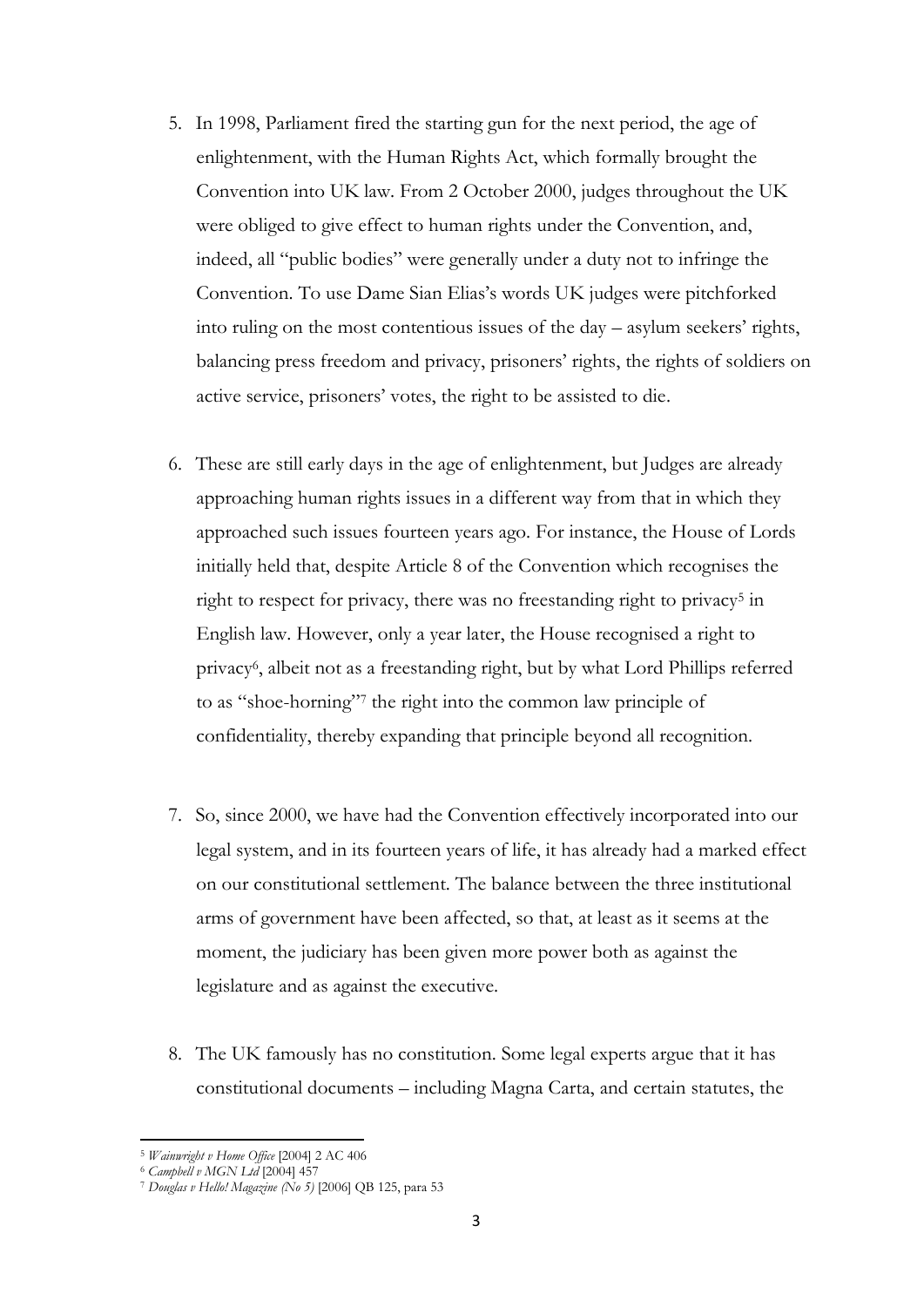Bill of Rights, the Act of Settlement, and the Act of Union. However, only three of Magna Carta's eighty or so chapters survive, and, like Magna Carta, the three statutes simply reflect the particular exigencies of a significant historical event (the Glorious Revolution, the Hanoverian succession, and the Union of Scotland and England) and scarcely represent even an attempt at any sort of constitutional set of rules. Furthermore, so long as the UK enjoys parliamentary supremacy, any provision in any of these instruments can be overturned by a simple majority of one in the House of Commons. It may be said with real force that that is scarcely the hallmark of a constitutional provision.

- 9. In a country which has no constitution and does have parliamentary sovereignty, the Judges traditionally enjoy a relatively limited function as against the legislature. They cannot quash any statutes enacted by the legislature. Judges also know that any decision they take which a majority of the legislature does not like can be overturned by a simple majority in Parliament. Indeed, while the judiciary are an independent arm of government, in a parliamentary democracy without a constitution, I think that it is fair to say that there is a pecking order. First, there is the legislature who can always overrule court decisions; second come the judiciary, who have to give effect to statutes and respect to parliament, but are otherwise free to develop and enforce the law; and third comes the executive, who are must comply with the law as laid down by the legislature and judiciary.
- 10. I pass over the interesting point whether the judiciary could override an outrageous statute, such as one which abolished the right to judicial review. But I do pause to mention that the role of the judiciary has become particularly important. That is because although the executive is technically third in the pecking order, it is in practice very powerful. Indeed, its powers are ever increasing, with its enormous budget, now well over 40% of GDP, and its millions of employees. Its power is reinforced by what can sometimes appear to be the relative lack of independence of a legislature which can be

4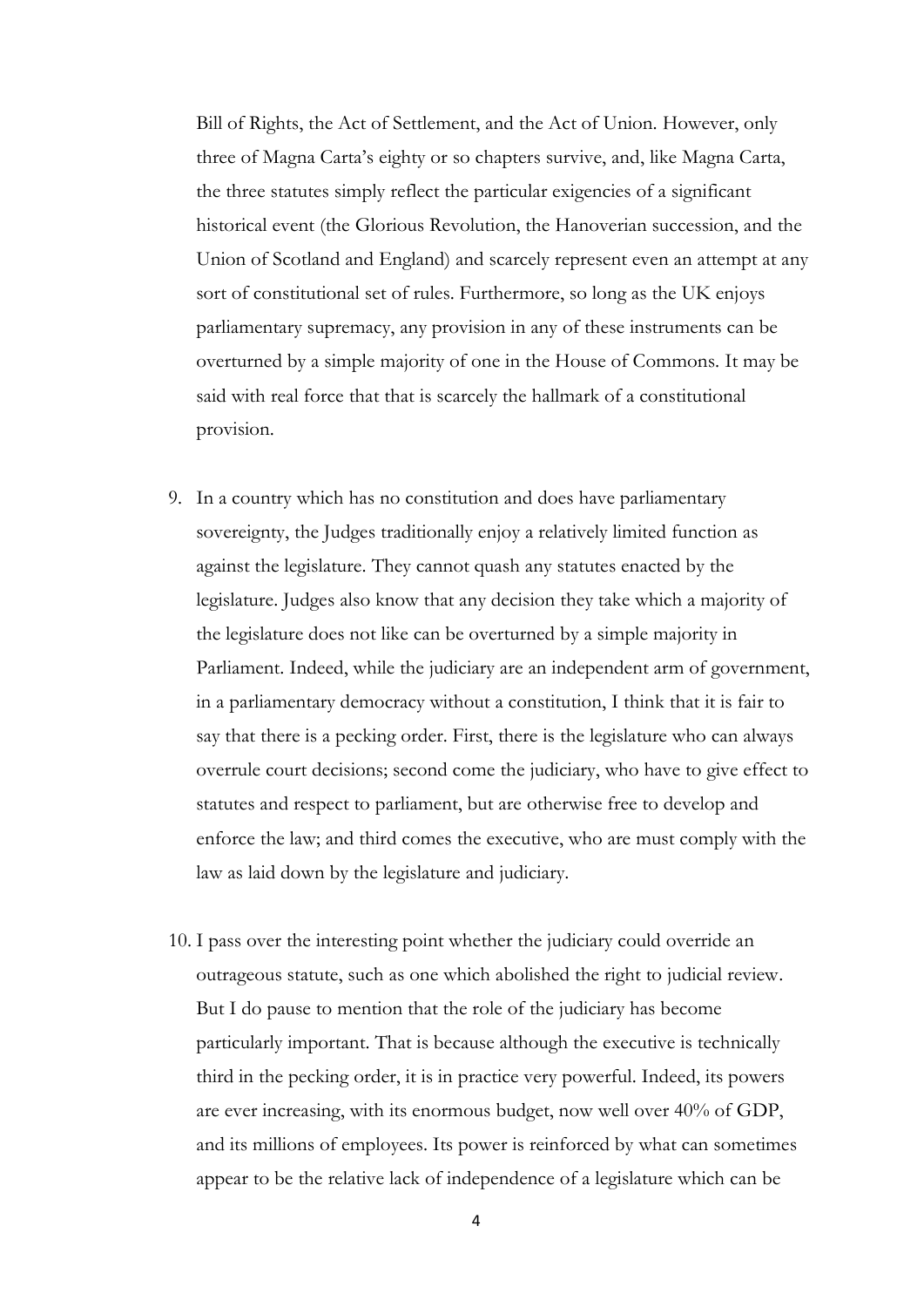said to be controlled by the head of the executive, namely the prime minister, especially when he or she has a decent majority. However, the point remains that the judiciary in a parliamentary democracy has no real control over the legislature, at least where there is no constitution.

- 11. That was at least the position of the UK judiciary on 1 October 2000, the day before the Human Rights Act 1998 ("the HRA") came into force. In terms of legal principle, the HRA did not alter the position. If a statute does not comply with the Convention, we are not entitled to quash it; we merely have power under section 4 of the HRA to declare the statute to be incompatible, in the same way as the Supreme Court in Victoria can make a declaration of inconsistent interpretation under section 36(2) of the Victorian Charter of Human Rights and Responsibilities. Such a declaration may be made in the UK by a High Court Judge, the Court of Appeal (and their Scottish and Northern Irish equivalents) and the Supreme Court. Where such a declaration is made, it is then up to Parliament to decide what to do about it. Furthermore, the only reason the courts can do this is because Parliament has given them the power by statute – and what parliament can give, parliament can take away. And, I might add, the Conservative Party appear to be seriously considering whether to take away this power, or at least to modify it, if they win next year's General Election. Like the Victorian Charter, the HRA is under political review.
- 12. In addition to this power under section 4, by section 3 of the HRA, parliament has given the judges of the UK a new and significant power, in that we are positively enjoined to construe statutes in such a way as to enable them to comply with the Convention, a provision which is equivalent to section 32(1) of the Charter. This section 3 power has been interpreted by the UK Supreme Court as permitting courts to interpret statutes in a way which some may say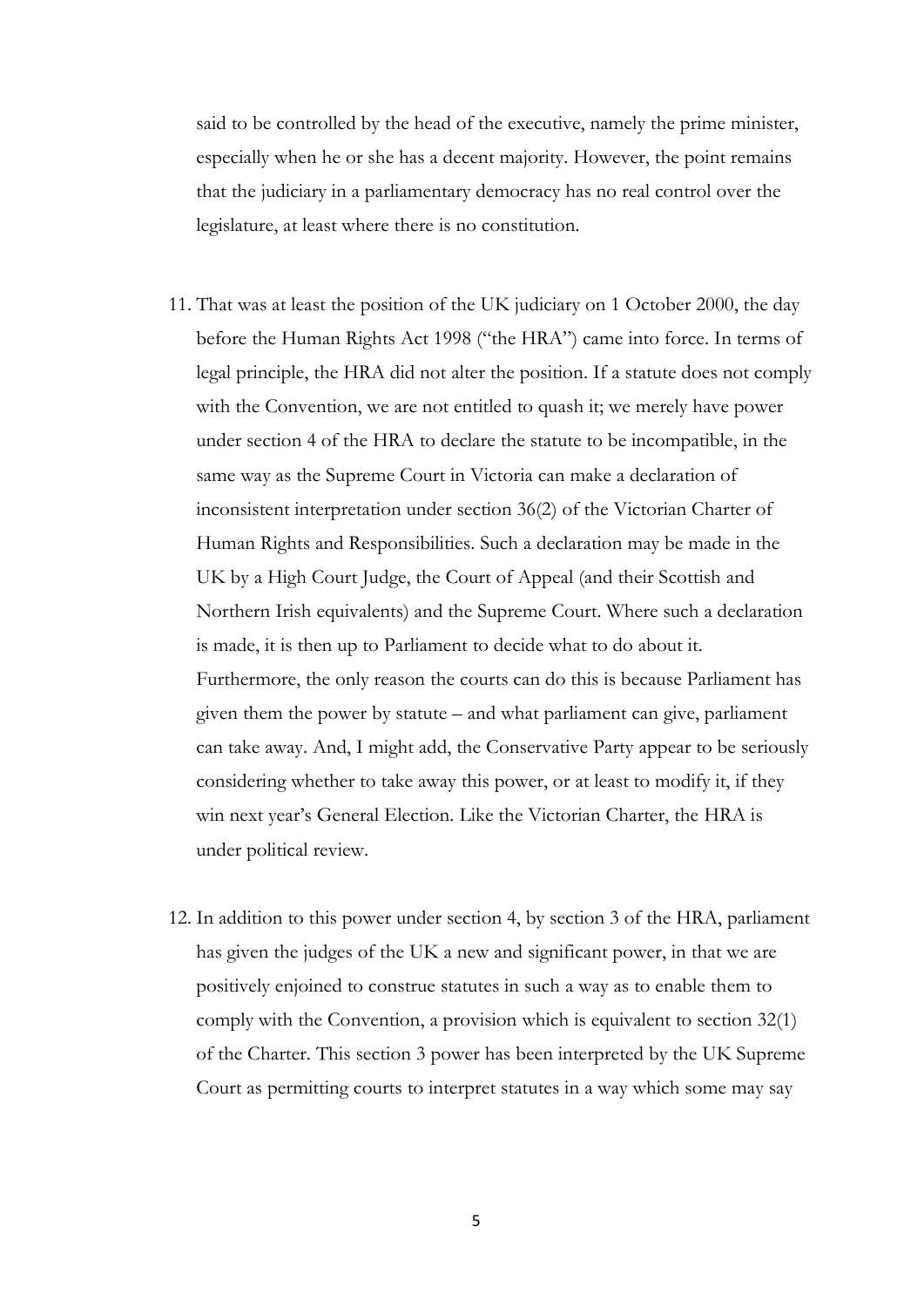amounts not so much to construction as to demolition and reconstruction<sup>8</sup>. In other words, we can give provisions meanings which they could not possibly bear if the normal rules of statutory interpretation applied.

- 13. Thus, as Lord Nicholls said, it enables the court to "go further" than usual, and is "apt to require a court to read in words which change the meaning of enacted legislation" and permits the court to "modify [its] meaning"<sup>9</sup> It is clear from what was said when the HRA was introduced into Parliament that the then-Government intended that the courts should have this new power of "interpretation plus" or "construction on speed". In this we differ from Victoria, in the light of the majority of the High Court's views in *Momcilovic v The Queen<sup>10</sup>*, which limited the effect of your section 32(1) to ensuring the principle of legality. It is interesting to note that in the early days of the HRA some UK judges, including Lord Hoffmann<sup>11</sup>, were initially inclined to give our section 3 that same limited effect, but, as he now accepts<sup>12</sup>, we have been more radical. This section 3 power has been surprisingly uncontroversial since its enactment among politicians, but it has been unsurprisingly controversial among academic writers. It has been described as both "the 'genius' of the HRA model"<sup>13</sup> and "not a legal remedy, but a species of booby prize"<sup>14</sup>
- 14. Whether booby prize or genius, section 3 of the HRA enables judges to give a statutory provision a meaning which it does not naturally bear and which Parliament never intended it to bear. It is true that this power was bestowed by Parliament, and it can therefore be said that when judges rewrite statutes under section 3, they are giving effect to Parliament's will, but Parliament has written us judges something of a blank cheque in this connection. The way in which

<sup>8</sup> See eg *Ghaidan v Godin-Mendoza*[2004] 2 AC 557 and per Lord Phillips in *[HM Treasury v Ahmed](http://www.bailii.org/uk/cases/UKSC/2010/2.html)* [2010] UKSC 2, [2010] 2 AC 534

<sup>9</sup> *Ghaidan* at para 32

<sup>10</sup> [2011] HCA 34, as interpreted in *Slaveski v Smith* [2012] VSCA 25

<sup>11</sup> See *R v Secretary of State ex p Simms* [2000] 2 AC 115

<sup>12</sup> *R (Wilkinson) v. Inland Revenue* [2005] UKHL 30, [2005] 1 WLR 1718, and Hoffmann, *The Continuing Importance of the Protection of Fundamental Human Rights at Common Law,* Gray's Inn Lecture, 15 November 2013

<sup>13</sup> Conor Gearty *Can Human Rights Survive?* (Cambridge 2006)

<sup>14</sup> Marshall, *Two kinds of incompatibility* [1999] PL 377, 382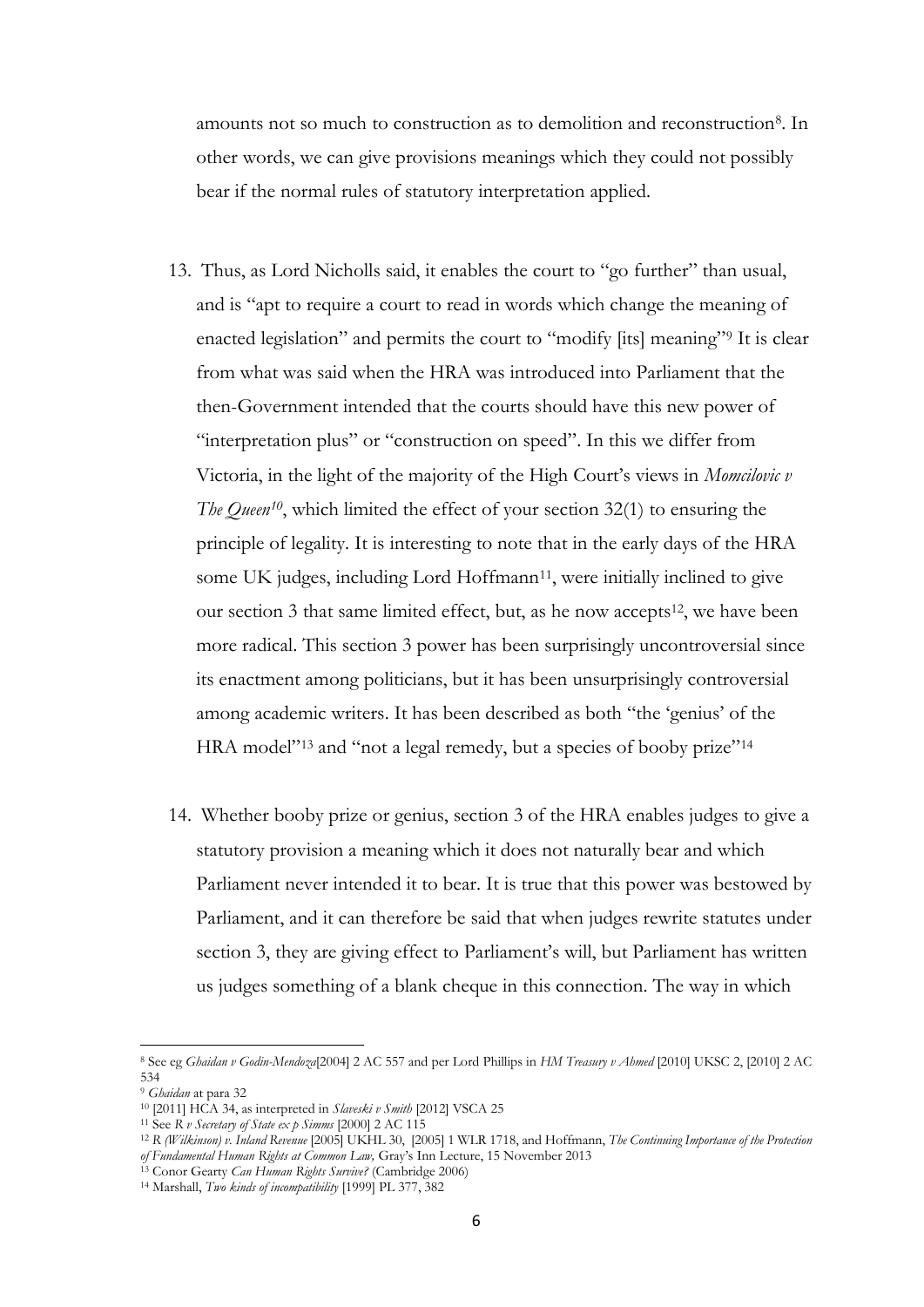section 3 of the HRA has been interpreted by judges is not a case of the UK courts making their own grab for power. Although it was intended by Parliament, this new judicial power of quasi-interpretation can be said to involve a subtle but significant adjustment to the balance of power between the legislature and the judiciary of the UK. As the majority of the High Court said in *Momcilovic*, the UK approach can be seen as effectively conferring a law making function on the judiciary. The UK courts have developed new rules which control the way in which this power can be exercised. For instance, the section 3 power cannot be used in a way which would involve an apparently incompatible statutory provision having a meaning which was inconsistent with the scheme of the Statute concerned, or if it is not clear how an apparently incompatible statutory provision would have been rewritten.<sup>15</sup>

15. Even the power to make a declaration of incompatibility represents an important shift in the balance of power in a country whose institutions have such a deep respect for the rule of law such as the UK. As Dyson Heydon has pointed out<sup>16</sup>, a common law judge's power to make a declaration of incompatibility is revolutionary, as it does not affect the rights of the parties to the relevant case, and it is ultimately advisory. Unlike a normal declaration which binds the parties to the litigation, a declaration of incompatibility binds nobody. In that sense it can be said to represent a role for the judiciary which is subordinate to that of parliament, but, as I have mentioned, in a parliamentary democracy without a constitution, the judiciary can in other ways fairly be seen as ultimately subordinate to the legislature. In more practical terms, however, the power now given to judges in the UK by section 4 of the HRA is demonstrated by the fact that, with one exception, Parliament has always acted on every such and cured any incompatibility. The one exception is prisoners' right to vote which is a very contentious political issue in some quarters in the UK, in marked contrast, I believe, to Australia.

<sup>15</sup> And see *Ahmed* footnote 8

<sup>16</sup> *Are bills of rights necessary in common law systems?* [2014] LQR 392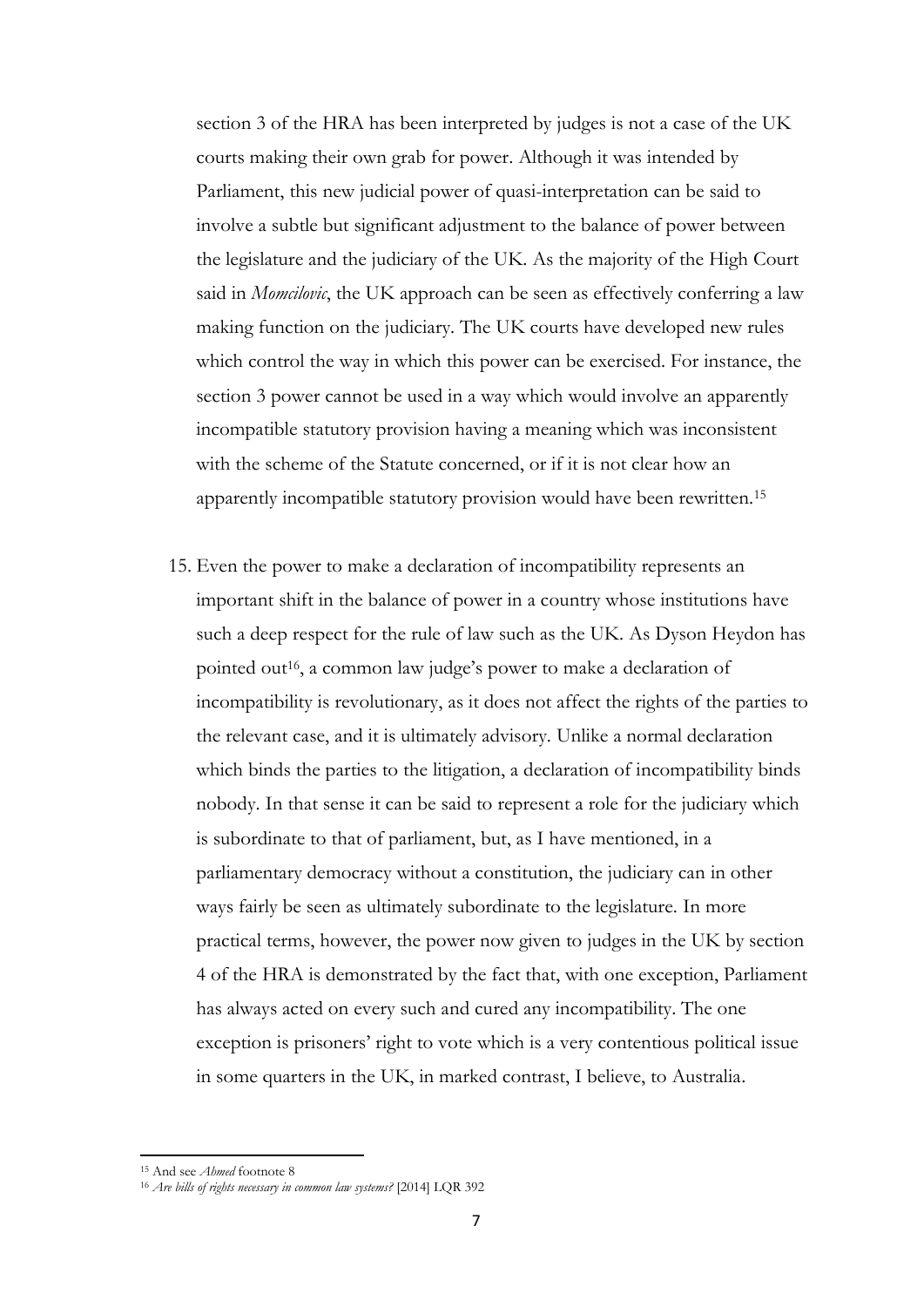- 16. In the recent case of *Nicklinson<sup>17</sup>*, which raised the question whether the statutory blanket criminalisation of assisted suicide infringed the article 8 (privacy, right to life) rights of some people who wished to die and needed help to do so, some us held that it, even of article 8 was infringed, the courts should hold off giving a declaration of incompatibility so that parliament could consider the issue with the benefit of our judgments. We felt that a declaration was a strong thing in the context of the relationship between parliament and the judges, especially in a field which was so emotive and when the House of Lords had held nine years ago that Article 8 was not engaged at all<sup>18</sup>. My colleague Nicholas Wilson took the view that this was part of a "collaboration" <sup>19</sup> between the courts and the legislature, which is an interesting idea which may prove to have some traction. I am inclined to think that risks devaluing the gravity of a declaration of incompatibility, and blurring the lines which mark the separation of powers. However, Lord Wilson's observation may be supported by at least one commentator, who has said, "at the heart of the HRA [like] the Charter lies the attempted reconciliation of judicial and political power, or – put another way – of interpretive and legislative power"<sup>20</sup>.
- 17. I believe that the points made in the brief discussion so far serve to demonstrate why the Convention, through the medium of the HRA, has had much more of an impact on the UK constitutional settlement between the courts and the legislature than on those of other countries which have written and coherent constitutions. In Germany, for example, not only has a Constitution, but it is one which generally grants parallel or even greater rights to citizens than they are accorded by the Convention. Therefore, unlike in the UK, (i) Germans are used to their courts challenging statutes and (ii) judgments of German courts, involving issues on which UK courts' decisions would be based on the Convention, are based on constitutional rights and

<sup>17</sup> *Nicklinson v Secretary of State* [2014] 3 WLR 200

<sup>18</sup> Ibid para 116

<sup>19</sup> Ibid at para 204

<sup>&</sup>lt;sup>20</sup> Masterman *Interpretations, declarations and dialogue: rights protection under the [HRA] and the [Charter]* [2009] PL 112,119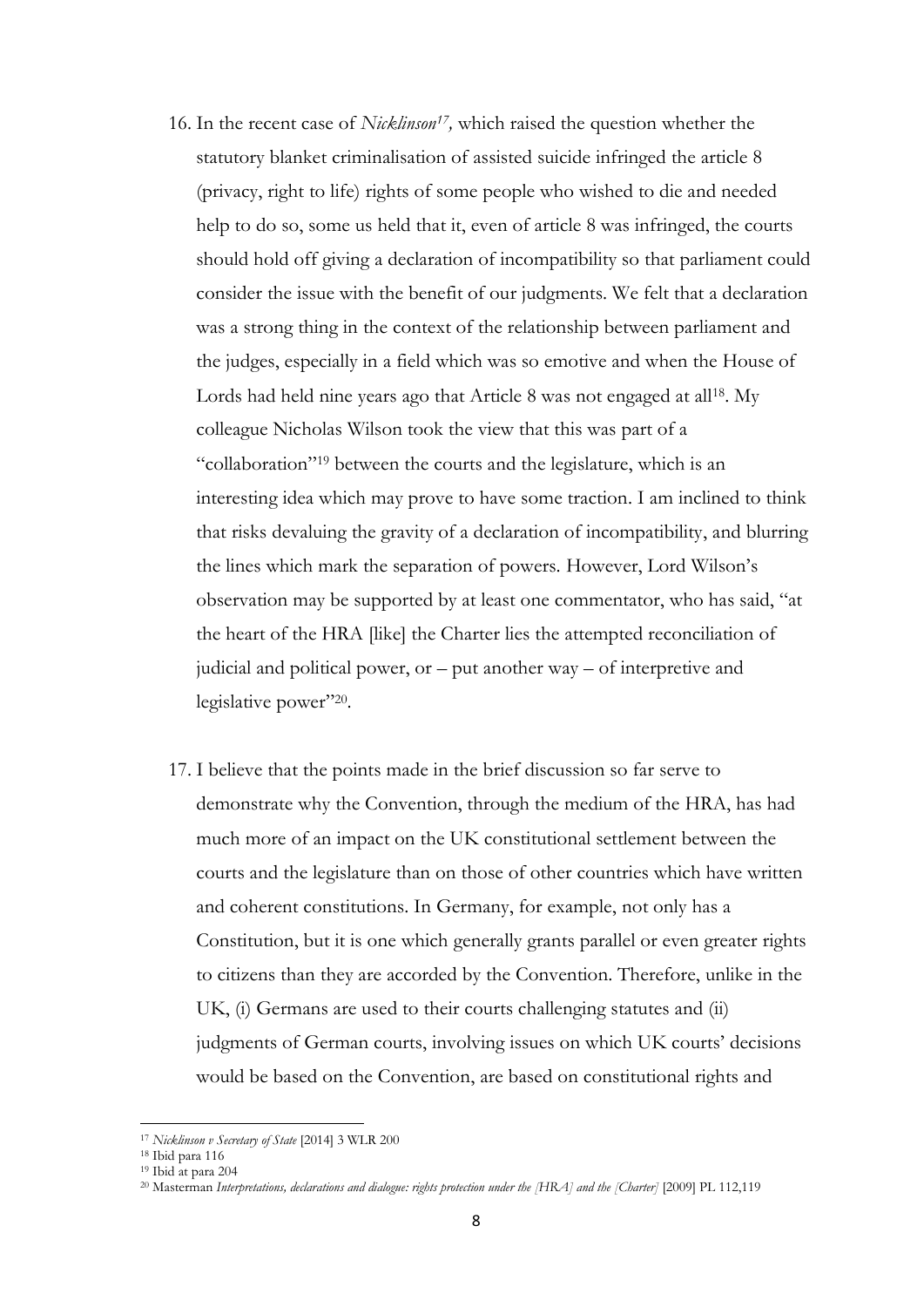either involve no consideration of the Convention or include a throw away paragraph, sometimes a cross-check, on the Convention. This means that the effect of the Convention seems far more revolutionary in the UK than in other European countries. There is little danger of the Convention leading to what Dame Sian referred to as public suspicion of judicial aggrandisement in such other countries, particularly in the light of their history which gives rise to rather less confidence in the democratic process than that of the UK.

- 18. In the UK, for the first time, the courts have duties under the HRA which in many ways are those which would normally arise under a written constitution. The notion that the UK Supreme Court is almost drifting into being a constitutional court is reinforced by two further recent factors. The first is the UK's membership of the EU which, revolutionarily means that judges have to disregard statutes if they conflict with EU law; secondly, with the existence of Scottish, Welsh and Northern Irish parliaments, the Supreme Court has duties which are hard to characterise as anything other than constitutional, not least because they are super-parliamentary. Having said that, it should be added that these powers have been conferred on the courts by statute.
- 19. One other effect of the HRA on statutes can be characterised as being, as it were, in advance rather than in arrears. Section 19 of the HRA states that, where a Bill is laid before parliament by a Minister of the Crown, he must provide a written statement which states either that the provisions of the Bill comply with the HRA, or that he is unable to so to state but nonetheless wishes the Bill to be proceeded with. This is very similar to section 31 of the Charter.
- 20. I have so far dealt with the effect of the HRA on the relationship between courts and parliament. Let me turn to the effect on the relationship between the courts and the executive. Under our common law, parliamentary supremacist, non-constitutional system, the courts have no more fundamental

9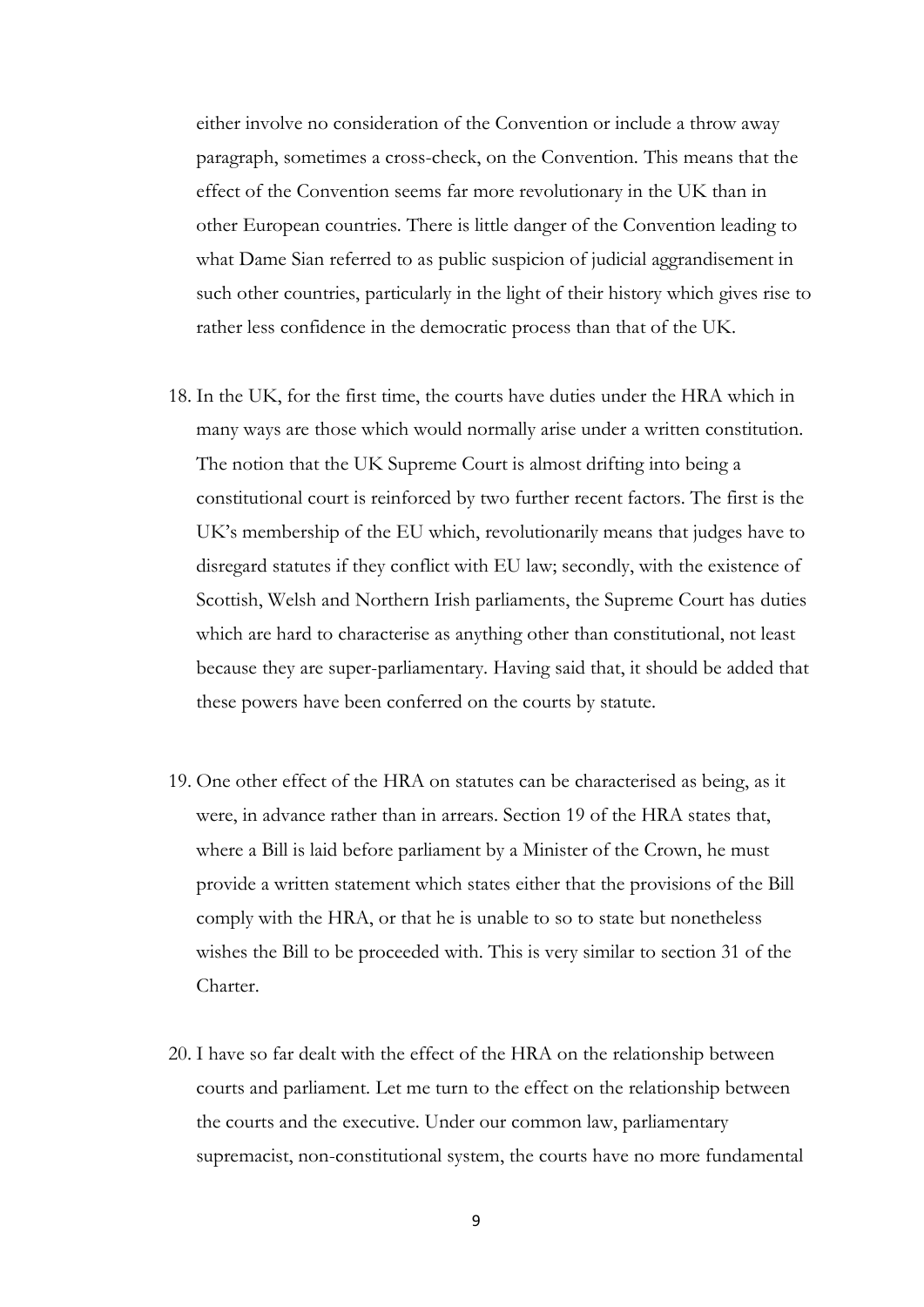role than to review executive action and decisions. It is up there with the court's criminal law function. The second half of the last century saw an explosion in the amount of judicial review. This was attributable to a number of factors, including, I think, (i) the enormous increase in the powers of the executive, (ii) the expansion of executive bodies, (iii) a plethora of new laws, most of them secondary legislation, which were themselves judicially reviewable, (iv) a more questioning and litigation-inclined society, (v) the growth of legal aid, (vi) the weakness of the legislature, which for most of the time enjoyed comfortable government majorities, and (vii) a general public awareness of rights, prompted partly by the Convention.

- 21. Judicial review is largely concerned with the procedural aspects of a decision or action: a decision or action must be taken in accordance with the law, which sometimes means general legal principles (eg natural justice) and sometimes means following the procedure laid down by the relevant legal code. Quashing a decision or action on the merits is traditionally normally only possible if the decision or action was one which the body or person who took it could not have taken it rationally (or if relevant factors were ignored or irrelevant ones taken into account). Irrationality is a stiff test. Since 2 October 2000, judicial review is still alive and well, but there is another set of standards by which the action of all public bodies, from Government departments to parish councils, from the Bank of England to providers of TV licences, must be judged: they are all statutorily enjoined not to act incompatibly with the Convention<sup>21</sup>.
- 22. So if a local housing authority decides to evict a residential tenant by court action, the fact that the tenant has no defence in common law does not prevent him or her raising respect for the home (article 8 again) as a reason for holding up the order for possession – albeit that only very exceptional circumstances would justify much suspension<sup>22</sup>. So, too, if a school requires a

<sup>21</sup> Section 6(1) of the HRA

<sup>22</sup> *Manchester City Council v Pinnock* [2011] 2 AC 104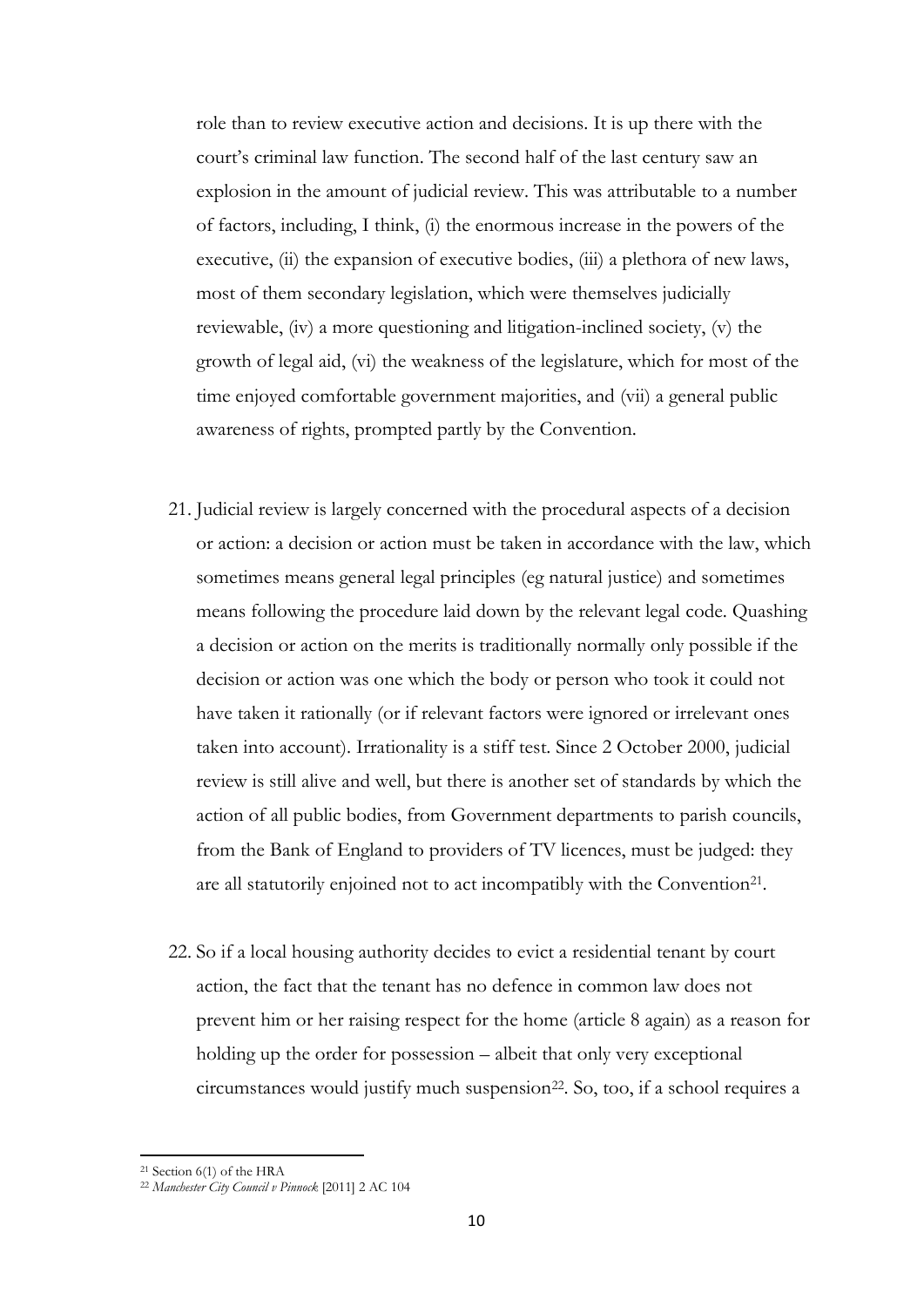girl to remove her burqa at school, she can challenge the requirement as interfering wither rights of religion under Article 9 (she failed)<sup>23</sup>. And if a city council refuses a licence to a pornographic bookshop, it can raise an Article 10 (freedom of expression) claim (which failed)<sup>24</sup> .

- 23. However, in all such cases, the exercise carried out by the court can be characterised as far more intrusive or far less technical than under traditional judicial review. Under the HRA, the court is primarily concerned to make its own assessment as to the validity, indeed the key word is "proportionality", of the decision or action bearing in mind (i) the reasons for the decision or action and (ii) the extent of the interference with the human right in question. As Lord Reed has explained in some very helpful remarks in the *Bank Mellatt* case25, this sort of assessment involves the court striking the balance, and therefore making a value judgment for itself. This is very different from any "merits" assessment under traditional JR, where, as already mentioned, irrationality is normally the only issue.
- 24. The role of the court when balancing the reasons against the interference is quite sensitive, and the extent to which the court will have regard to the view of the executive decision maker will depend very much on this nature of the issues. As Lord Reed put it: "the degree of restraint practised by courts in applying the principle of proportionality, and the extent to which they will respect the judgment of the primary decision maker, will depend upon the context, and will in part reflect national traditions and institutional culture"<sup>26</sup> . On matters such a national security, foreign affairs, and economic consequences, the court is likely to give very great weight to the views of the executive decision-maker, whereas on more mundane issues demanding less specialist expertise and knowledge, the court will feel greater confidence about forming its own view. The decision is more likely to be upheld if the decision-

<sup>23</sup> *R (Begum) v Denbigh High School* [2007] 1 AC 100

<sup>24</sup> *Belfast City Council v Miss Behavin' Ltd* [2007] 1 WLR 1420

<sup>25</sup> *Bank Mellatt v HM Treasury (No 2)* [2013] 3 WLR 179, paras 68-76

<sup>26</sup> Ibid, para 71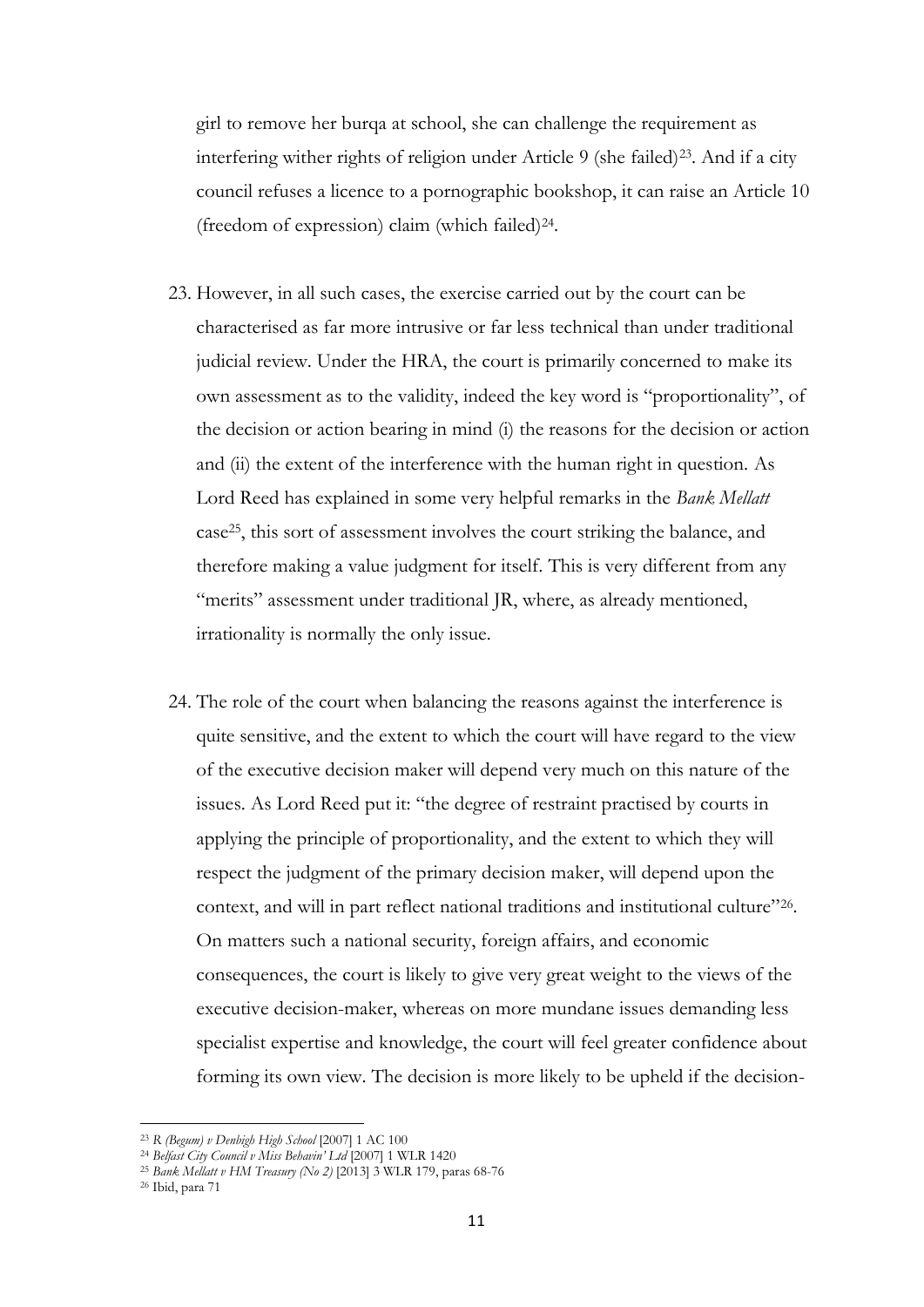maker has expressly taken into account the human right involved – and has done so in a sensible way<sup>27</sup> .

- 25. There are high judicial statements which suggest that human rights assessments of executive decisions involve greater scrutiny of such decisions than JR assessments<sup>28</sup>. I am not sure that I agree. There is no reason why that should be the case: judges should examine a decision or action, or the relevant aspects of a decision or action, with the same degree of care and detachment, whether it is for the purpose of JR or a human rights claim. The difference is in the nature of what the court is looking for, not in the care with which the court is looking.
- 26. In summary then, the effect of the HRA's requirement that all public authorities have to comply with the Convention is that there is an increase in the number of cases where executive decisions can be challenged in court, and the court for the first time is required to make its own assessment of the merits of a decision, has to carry out its own balancing exercise. It may seem to some people that it is almost as if judges have had to remove the referee's whistle from their mouths and take the decisive penalty themselves. In my view, and in agreement with Dame Sian, there is a strong case for JR and Convention review coalescing or at least cross-fertilising, and I think that that is starting almost imperceptibly to happen in the UK.
- 27. Where a UK court concludes that an individual's Convention right has been infringed by a public authority, section 8 of the HRA entitles the individual to seek damages. Thus contrasts with the Charter which precludes any such damages save under the rather quaint section 39(1).

<sup>27</sup> See *Belfast v Miss Behavin'* footnote 24

<sup>28</sup> See eg *Re S (FC) (a child)* [2005] 1 AC 593*,* para 17, per Lord Steyn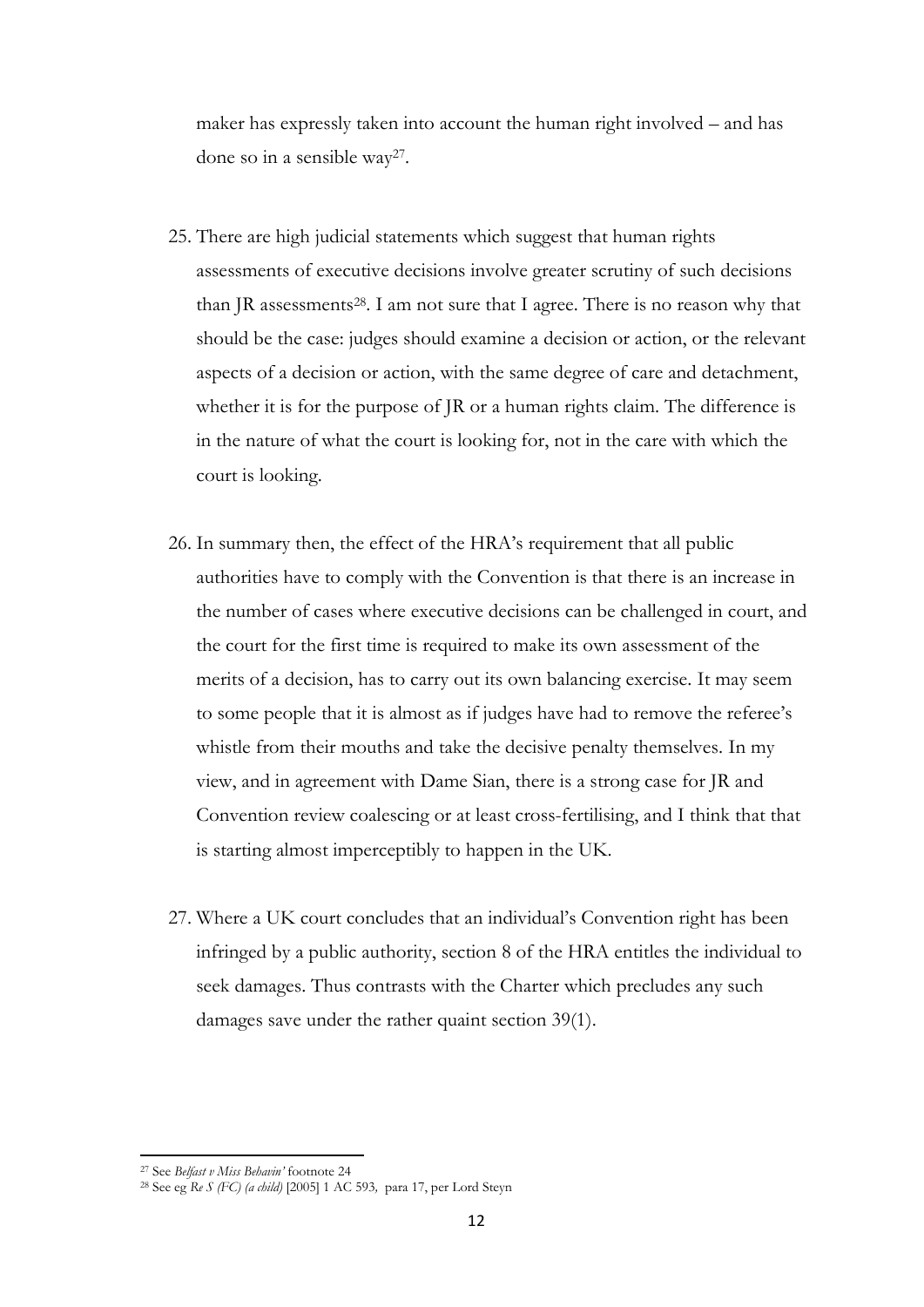- 28. Also in contrast with the Charter as I understand it, the HRA expressly states that the courts are public authorities for all purposes <sup>29</sup>. This raises a difficult point on which we have yet to rule. It is best illustrated by reference to a point I have already alluded to, namely the position of a residential tenant whose right of occupation under domestic law has ceased. If his landlord is a public authority then the landlord is bound to take into account the article 8 rights of the tenant, and so the court must take them into account when asked to make an eviction order. On the face of it, however, that would not apply when the landlord is a private company or individual. However, in order to evict a tenant, a private landlord must go to court and obtain an order for possession. So the question is: must the court, as a public authority take into account the tenant's article 8 rights when considering whether to make an order for possession. We have yet to hear such a case. This means that the room for the Convention to have horizontal effect in the UK may well be potentially significantly greater than for the Charter in Victoria.
- 29. Another important aspect of the HRA is the interrelationship of the Convention and the common law. Initially at least, the attitude of many lawyers and Judges in the UK to the Convention was not unlike that of a child to a new toy. As we became fascinated with the new toy, the old toy, the common law, was left in the cupboard. Recently, the Judges have tried to bring the common law back to centre stage. The most dramatic example of this is the UK Supreme Court's decision earlier this year in *Kennedy v Charity Commissioners30*. A journalist wished to see the results of a charity commission inquiry into the affairs of a charity run by a controversial politician, and based the claim on article 10, on the basis that freedom of expression extended to a claim by a journalist, or another member of the public to see such documents. We considered the claim, as based, to be over-optimistic (although there was limited support for it in a couple of Strasbourg court cases). However, we sent the claim back to the trial judge on the basis that we thought that there was a

 $\overline{a}$ <sup>29</sup> Section  $6(3)(a)$  of the HRA

<sup>30</sup> [2014] UKSC 20, [2014] 2 WLR 808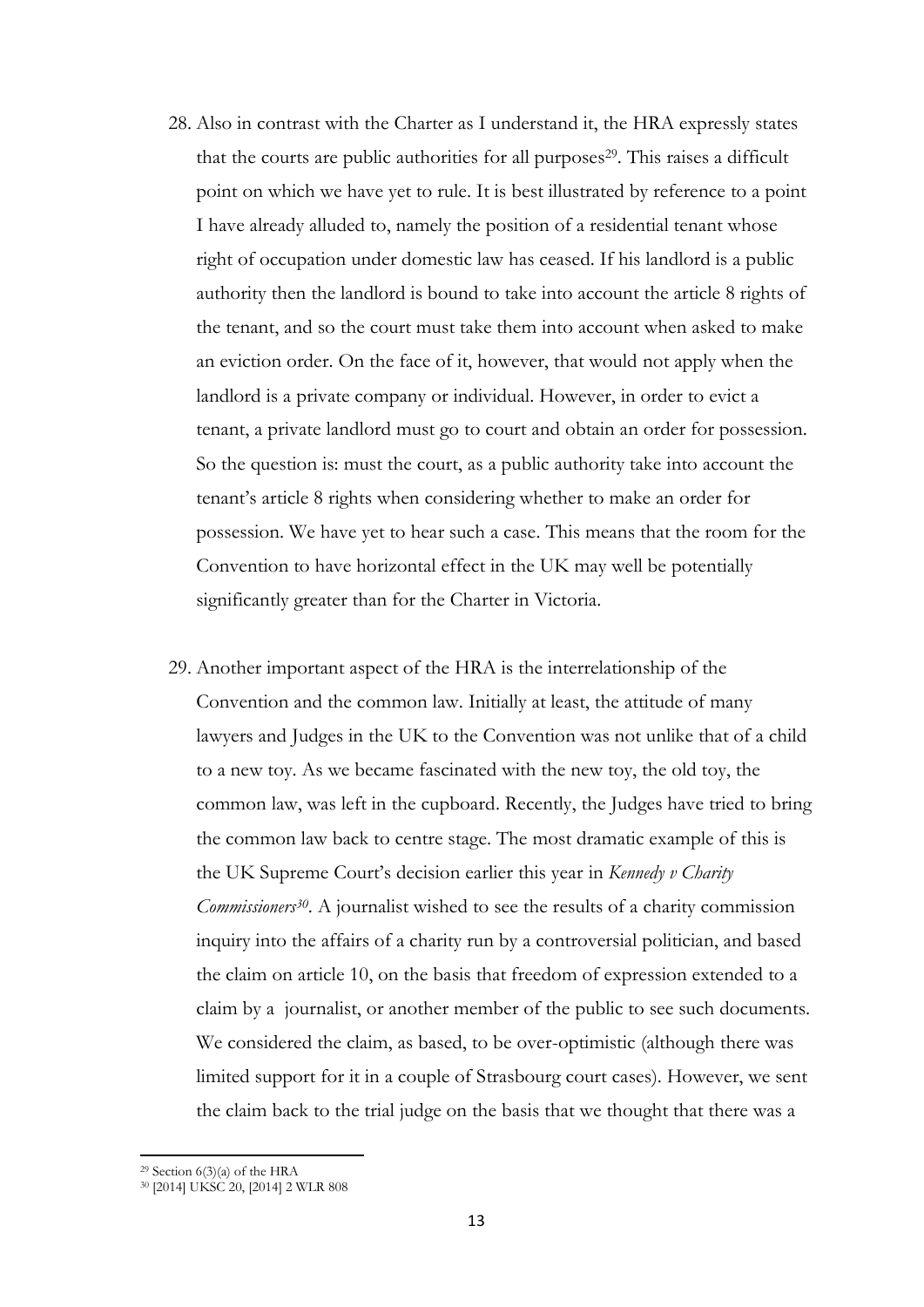stronger case based on common law, despite the fact that counsel had effectively declined to argue his case on that basis, despite being invited to do so.

30. This case illustrates the fact that there are now two separate seams, common law rights and Convention rights, which can overlap, but each of which also has its own different area of exclusivity. There are those who feel that the common law should develop so as to incorporate Convention rights, and to some extent it has done so, but in other ways, the two strands of law have been like ships passing in the night. Thus, on the one hand, I have already explained how it was held that article 8 did not justify a new tort of privacy, but that the law of confidentiality should be expanded to incorporate article 8 privacy rights. On the other hand, the general tortious duty of public bodies to prevent injury may be different from the Convention duty of such authorities to prevent death or serious injury under articles 2 and 3 of the Convention (the right to life and the right not to suffer cruel and unusual punishment), as interpreted in the Strasbourg court. The issue was discussed in the *van Colle case*, where Lord Bingham agreed with dicta in the Court of Appeal that "there is a strong case for developing the common law action for negligence in the light of Convention rights" and "where a common law duty covers the same ground as a Convention right, it should, so far as practicable, develop in harmony with it"<sup>31</sup>. However, he was in a minority on the issue<sup>32</sup>, and Lord Brown for example thought that such alignment was inappropriate because "Convention claims have very different objectives from civil actions. Where civil actions are designed essentially to compensate claimants for their losses, Convention claims are intended rather to uphold minimum human rights standards and to vindicate those rights". On this topic, I think we are, as in many other matters raised by the HRA, very much in a transitional period.

l

<sup>31</sup> *Van Colle v Hertfordshire Police* [2009] 1 AC 225, [2008] UKHL 50, para 50

<sup>32</sup> *ibid* paras 81-82 (per Lord Hope), 98-99 (per Lord Phillips) and 136-139 (Lord Brown); the quote in the next sentence coming from para 138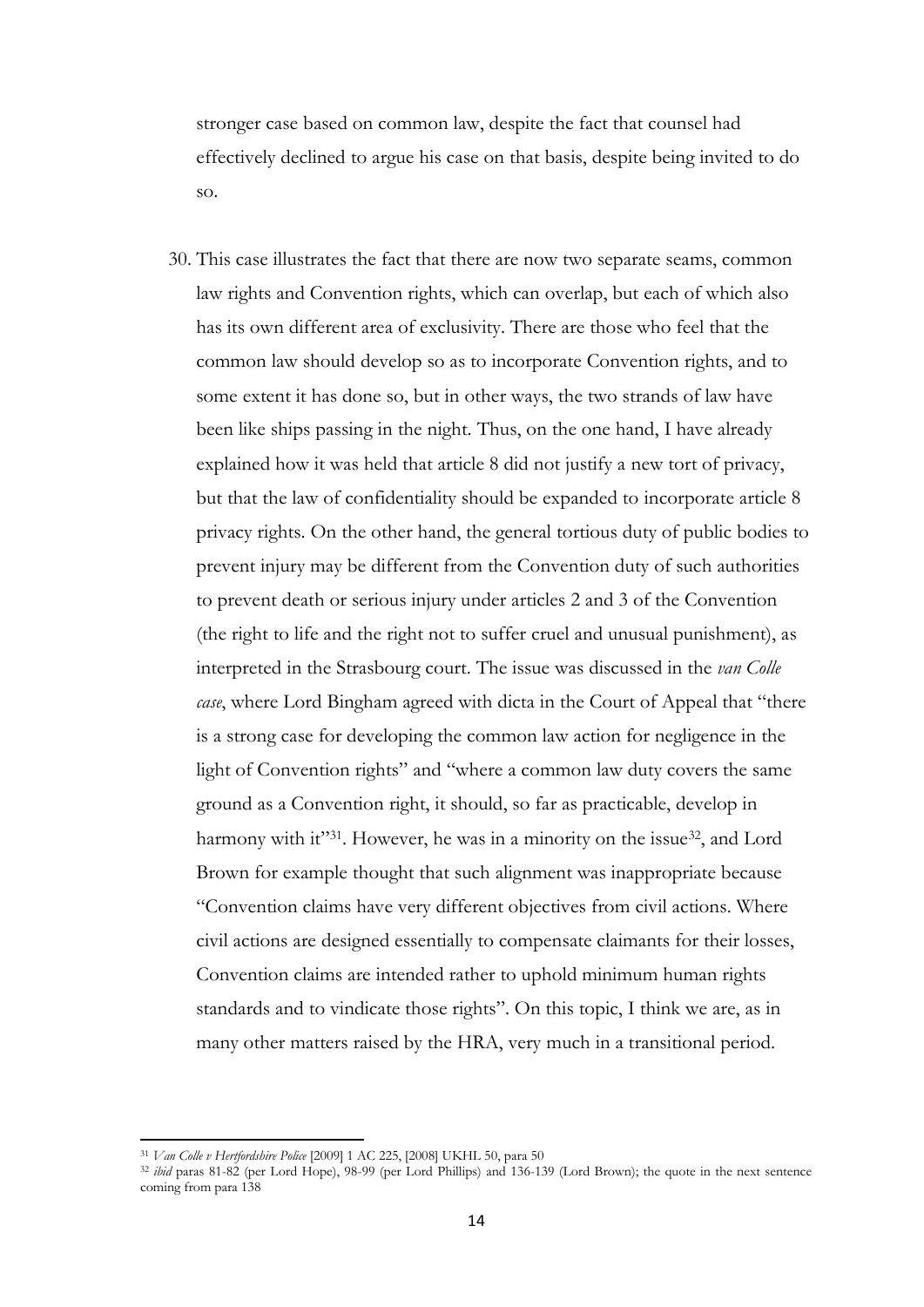- 31. Quite apart from this, I think that the introduction of the Convention into UK law has been a breath of fresh air for the judiciary, the legal profession a legal academics. It has, I think, made us more questioning about our accepted ideas and assumptions. That is partly because the introduction into the law of any new set of principles and concepts will, as it were, wake all lawyers up, and make them less complacent. More particularly, it makes one realise how, in some respects, we have much to learn from mainland Europe, but let me make it clear that the UK has just as much to offer as it has to learn. The HRA has also spurred the UK judiciary into fresh thinking about the law, because we now have new ideas to grapple with and to apply to our domestic law, such as the concept of proportionality. But we are also wondering whether, for instance, it makes sense to have such different approaches between a traditional JR challenge to an executive decision on the merits, and a Convention challenge to an administrative decision. On that issue, the judgments in *Kennedy* have something to offer as well*.*
- 32. That leads me to one of the most controversial aspects of the Convention, namely that it is an international set of rules with the Strasbourg court as its final arbiter. The international character of the Convention, with its treaty status and the Strasbourg court role, is of course wholly lacking for Victorian Judges when it comes to the Charter, save to the extent that the federal High Court has a role, as is apparent from the *Momcilovic* case<sup>33</sup> . The Strasbourg court has one judge from each country, and it can decide cases in Chambers which consist of six or seven judges or it can refer cases to the so-called Grand Chamber on which many more judges sit.
- 33. This international aspect has a number of strands. First, there is the statutory duty in the HRA on UK judges, which is not to follow Strasbourg decisions, but to take them into account<sup>34</sup>. In a case in 2011, the Supreme Court said that it was "not bound to follow every decision of the [Strasbourg court]. Not only

<sup>33</sup> See footnote 7

<sup>34</sup> Section 2(1) 0f the HRA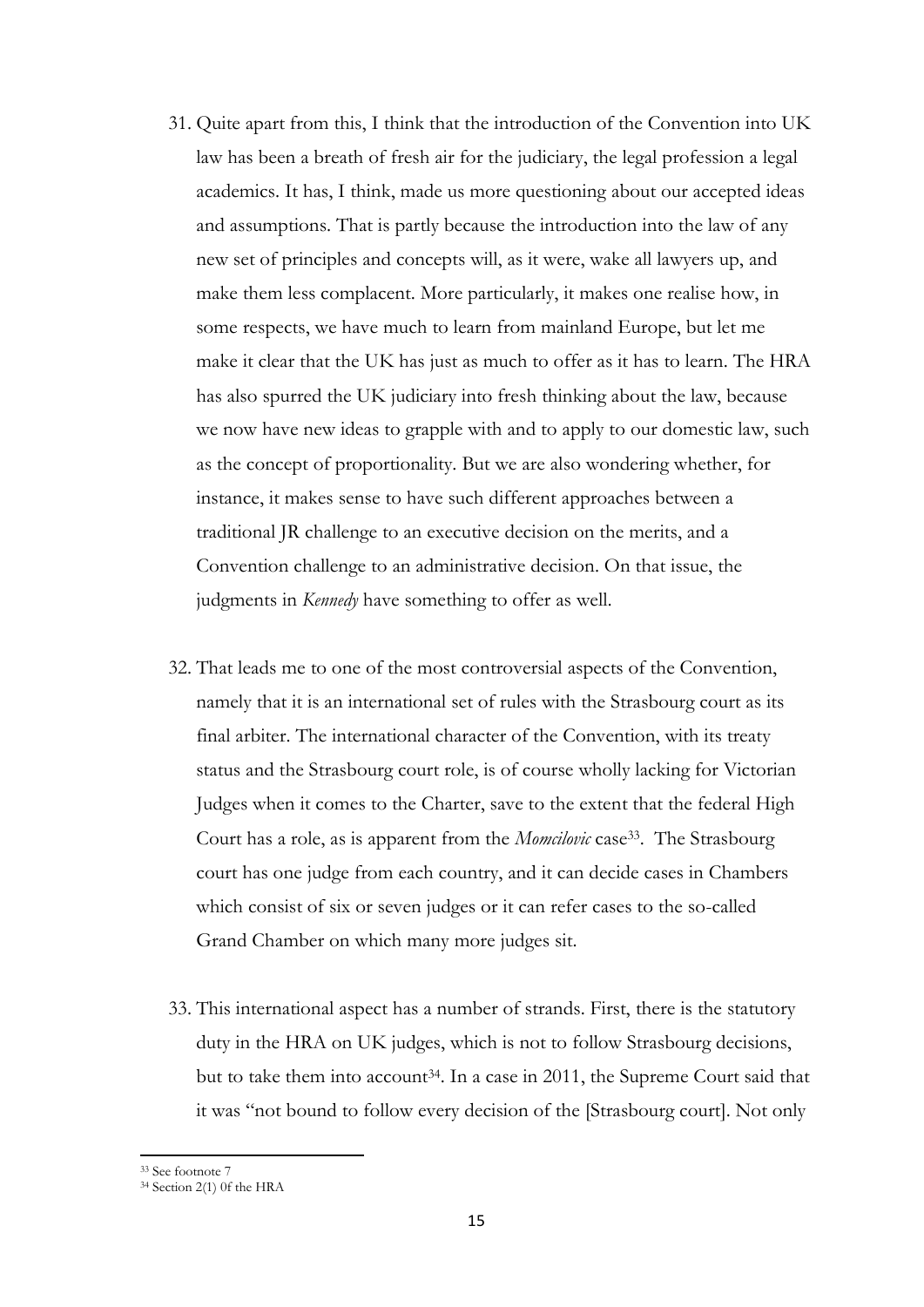would it be impractical to do so: it would sometimes be inappropriate, as it would destroy the ability of the Court to engage in the constructive dialogue with the [Strasbourg court] which is of value to the development of Convention law. … Of course, we should usually follow a clear and constant line of decisions by the [Strasbourg court] :…. But we are not actually bound to do so or (in theory, at least) to follow a decision of the Grand Chamber"<sup>35</sup> . As we get more confidence with the passage of time, it is conceivably that we will take a more robust view.

- 34. On occasion, we have already taken the view that a decision of the Strasbourg court adverse to the UK was wrong and should be reconsidered. In such cases, the fact that the Strasbourg court's decision may have seemed a little surprising or even inappropriate from the UK perspective is often because the court is very largely made up of lawyers with a civilian, rather than a common law, background, and they have misunderstood or misappreciated our system. In such a case, we have engaged in dialogue, in the form of giving a detailed judgment not following the Strasbourg jurisprudence, and explaining why. On one occasion, concerned with the ability to convict on hearsay evidence36, we have been successful in getting Strasbourg to change its mind. In another, involving article 8 and possession actions, we were not, and we eventually followed Strasbourg<sup>37</sup>. It should be added that the Strasbourg court also changed its mind on another issue, namely the ability of a UK court to strike out a hopeless human rights claim<sup>38</sup>.
- 35. Save where we feel that Strasbourg has misunderstood or misappreciated our common law system, we UK judges have, I suspect, sometimes been too ready to assume that a decision, even a single decision of a section of that court, represents the law according to Strasbourg, and accordingly to follow it. That approach is attributable to our common law attitude to precedent and to our

<sup>35</sup> *Pinnock*, see footnote 17, para 48

<sup>36</sup> *Al-Khawaja v United Kingdom* [2011] ECHR 227

<sup>37</sup> See *Pinnock* footnote 17

<sup>38</sup> *Osman v United Kingdom* [1998] ECHR 101, *Z v United Kingdom* [2001] ECHR 33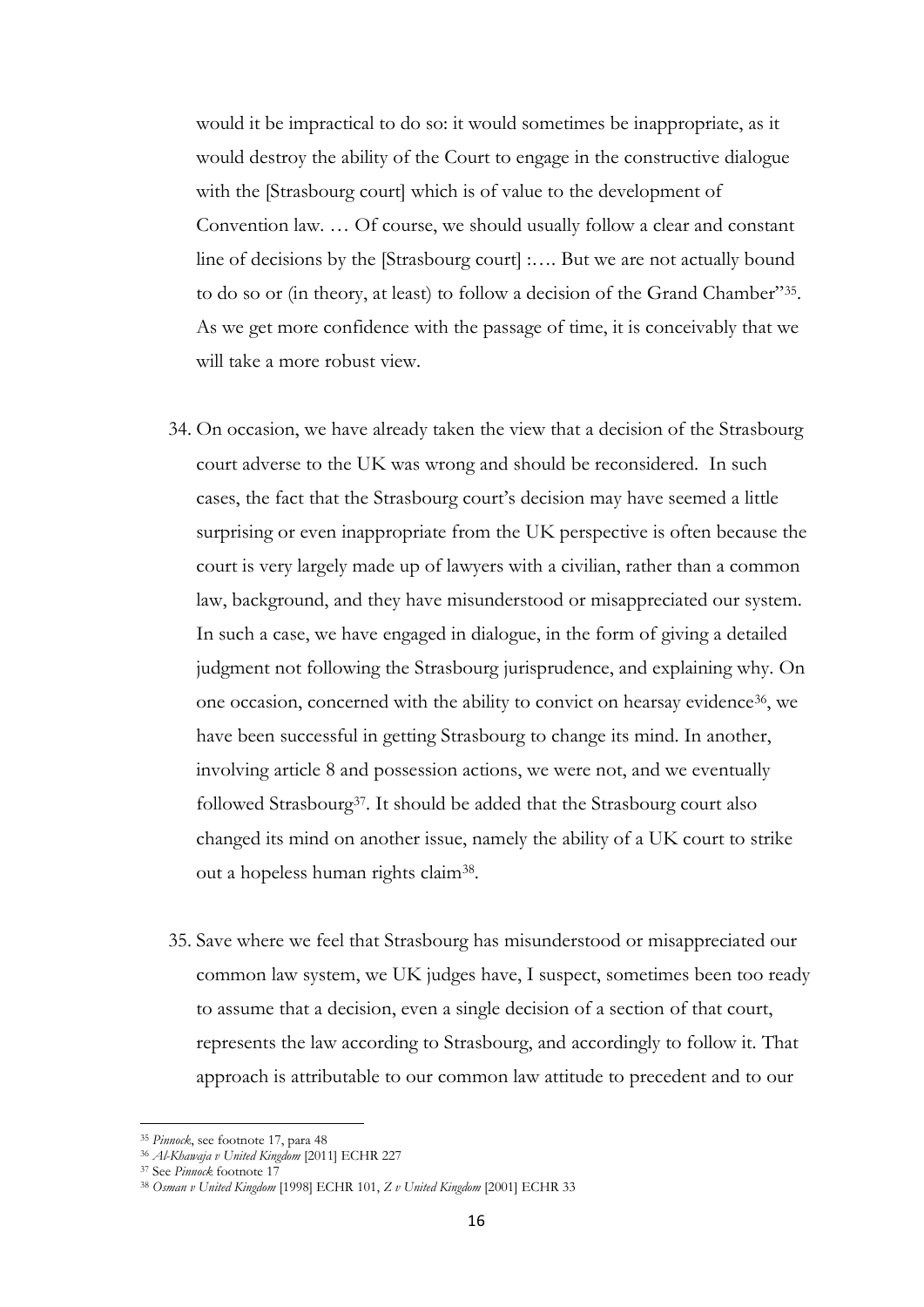relatively recent involvement with Strasbourg. I think we may sometimes have been too ready to treat Strasbourg court decisions as if they were determinations by a UK court whose decisions were binding on us. It is a civilian court under enormous pressure, which sits in chambers far more often than in banc, and whose judgments are often initially prepared by staffers, and who have produced a number of inconsistent decisions over the years. I think that we are beginning to see that the traditional common law approach may not be appropriate, at least to the extent that we should be more ready not to follow Strasbourg chamber decisions.

- 36. Further, the current thinking is that, on any issue the UK courts should go as far as the Strasbourg court but no further. In a famous dictum, Lord Bingham said that "[t[he duty of national courts is to keep pace with the Strasbourg jurisprudence as it evolves over time: no more, but certainly no less"39. This has already not been followed in a case where Strasbourg's direction of travel seemed clear<sup>40</sup> and in the recent *Nicklinson* case we expressly left open the question whether it was right.
- 37. On the other hand, if a UK judge is considering not following Strasbourg jurisprudence, he or she should bear in mind that one of the purposes of introducing the HRA was to prevent litigants whose human rights were not recognised domestically having to go to Strasbourg to vindicate their rights against the UK government. If UK judges are too ready to depart from Strasbourg, we get back where we were before the HRA came into force.
- 38. The absence of a constitution means that UK judges cannot easily refuse to follow a Strasbourg court decision on the ground that it would involve infringing our constitution, as the German courts are able to do. Some may think that this provides support for the argument that the UK should move towards adopting a constitution. As it is, however, there is a recent decision of

<sup>39</sup> *R (Ullah) v Special Adjudicator* [\[2004\] UKHL 26;](http://www.bailii.org/uk/cases/UKHL/2004/26.html) [\[2004\] 2 AC 323,](http://www.bailii.org/cgi-bin/redirect.cgi?path=/uk/cases/UKHL/2004/26.html) para 20

<sup>40</sup> *Re P (Northern Ireland)* [2008] UKHL 38, [2009] 1 AC 173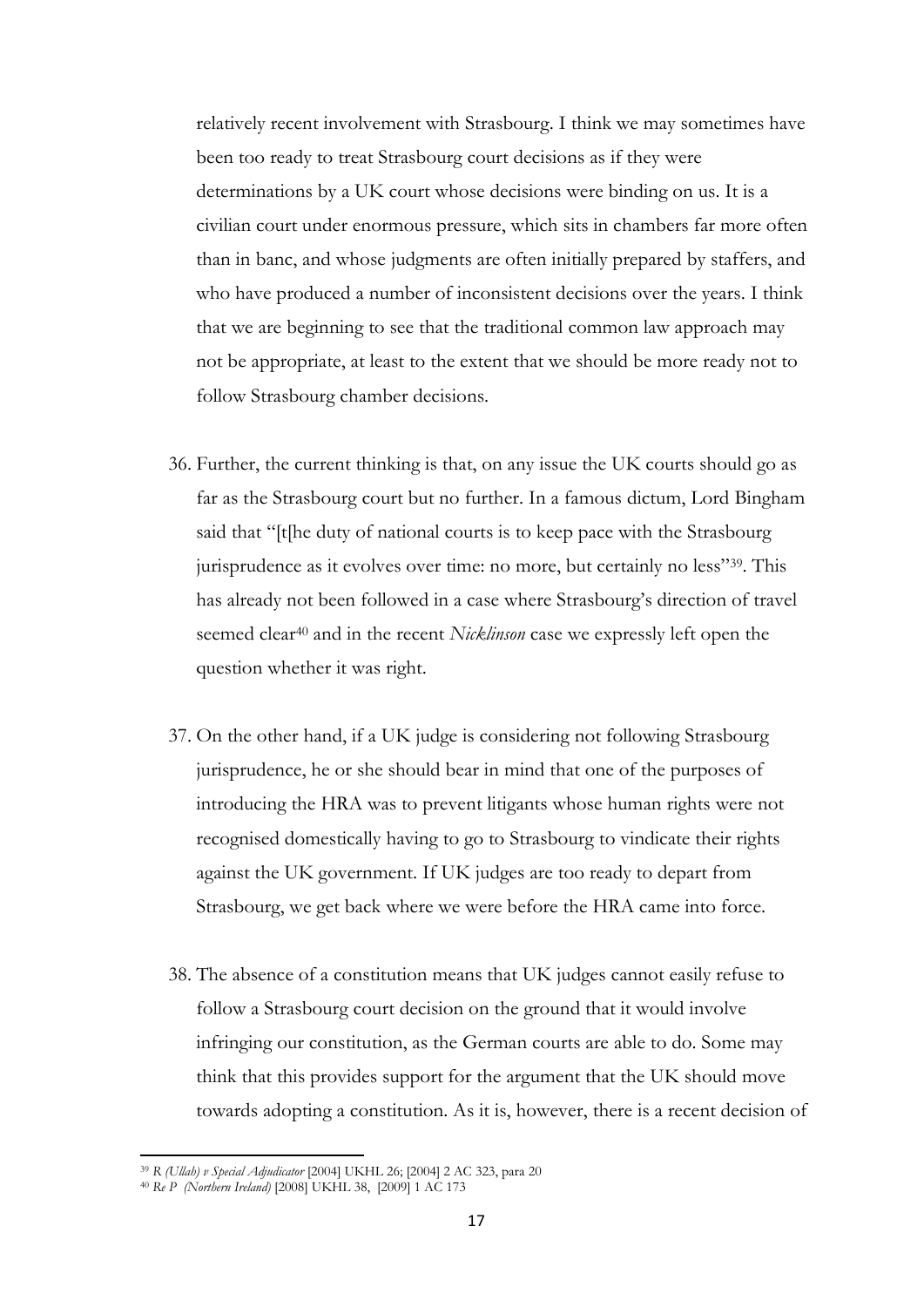the Supreme Court on EU law (so the Luxembourg court not the Strasbourg court) which suggests that the absence of a written constitution may not always prevent us from relying on our fundamental constitutional conventions. In a case concerned with the question whether a high speed train proposal conflicted with EU environmental laws<sup>41</sup>, we had to consider the suggestion that, in order to see if a statute conflicted with those laws, the courts might have to assess the quality of the debate in Parliament on the statute. In a judgment I wrote jointly with Jonathan Mance, the Supreme Court made it clear that it would have reservations about following any such suggestion in the light of section 9 of the Bill of Rights and the well-established principle that the courts do not poke their nose into parliamentary business, and, by the same token, politicians do not get involved with the courts.

39. The fact that the Strasbourg court is an international court has two other significant features, at least from the point of view of the UK judiciary. The first is that the decisions sometimes seem a little quaint because they have to apply across thirty-odd member states with very different traditions and institutions – from Sweden to Turkey, from Luxembourg to Russia. If uniform standards are to be imposed, and the Convention has to have the same meaning in each state, there has to be a degree of give and take between individual states. Secondly and o the other hand, this very point means that on some topics, the Strasbourg will accord a "margin of appreciation" to member states. A topical example is assisting a suicide: in some states (eg Switzerland and Belgium) it is entirely lawful to assist from compassionate motives a suicide of a mentally competent person who has a firm desire to die. In other states (eg Poland and Spain) there is blanket illegallity. Accordingly, the Strasbourg court has held that it is a matter for each member state what the law should be on the topic<sup>42</sup>.

<sup>41</sup> R (*[HS2 Action Alliance Ltd\) v Secretary of State for Transport](http://www.bailii.org/uk/cases/UKSC/2014/3.html)* [2014] 1 WLR 324

<sup>42</sup> *Pretty v UK* [2002] ECHR 427, *Haas v Switzerland* [2011] ECHR 2422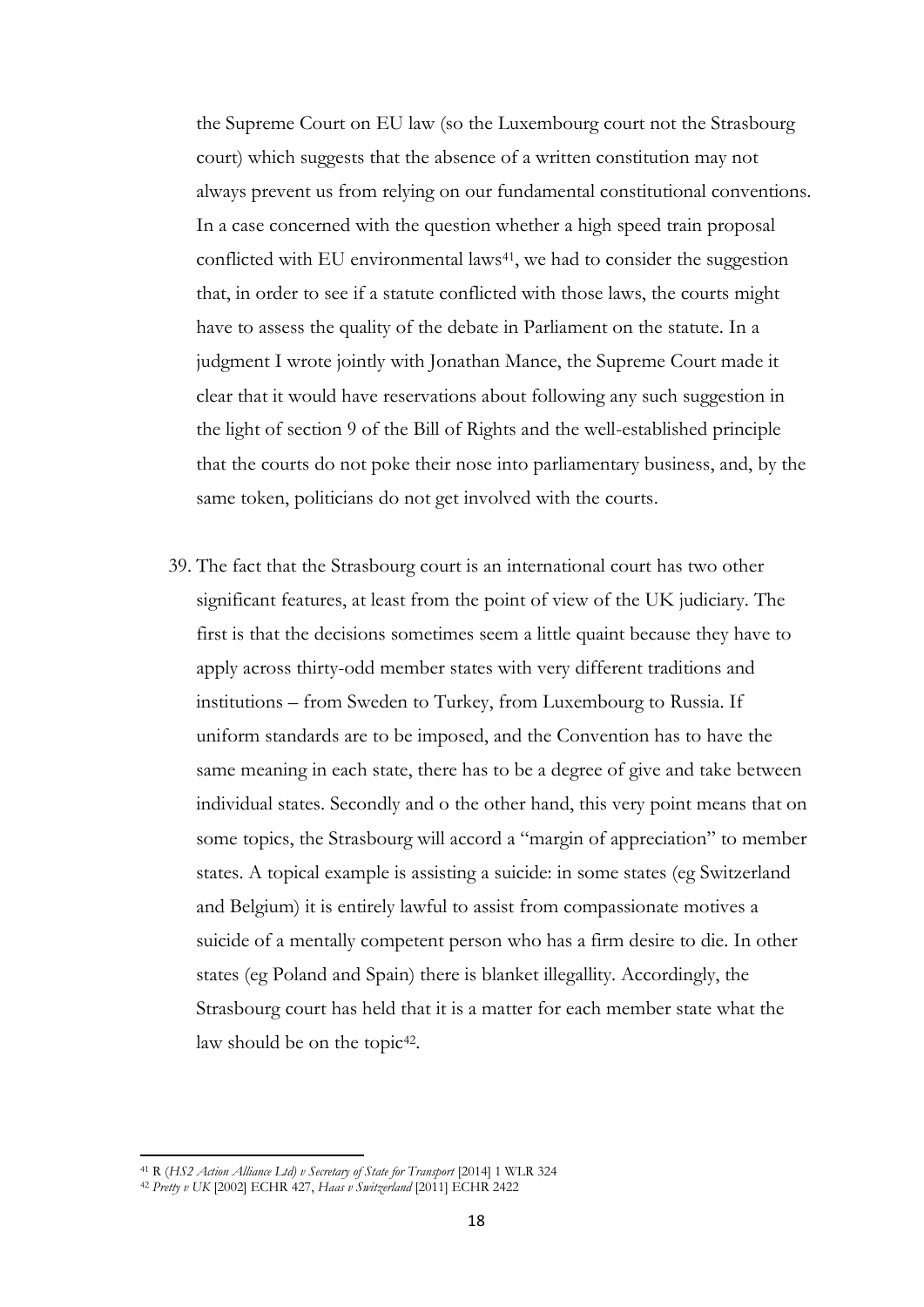- 40. That raises an interesting UK domestic law point, given that there is a current blanket ban on assisting suicide in a primary statute, namely in section 2 of the Suicide Act 1961. The point is whether that means that the law on the topic is purely for Parliament or whether the courts can say that, even though there is a clear statutory prohibition which is within the margin of appreciation afforded to the UK by Strasbourg, the court can say to Parliament that that is contrary to the Convention as it applies in the UK. In our recent decision of *Nicklinson43*, we unanimously held that the courts did have that power. However, we differed on whether it would be appropriate to exercise it.
- 41. The fact that "unelected" judges, especially foreign judges, are perceived to have been given powers which they previously had not enjoyed, coupled with the distaste in some political quarters for all things European, and the media's concentration on prisoners' votes and asylum seekers, has rendered the Convention something of a whipping boy for some politicians and newspapers. This appears to many people to be unfortunate. There are decisions of the Strasbourg court with which one can reasonably disagree, indeed with which I disagree. This is scarcely surprising; indeed, it would be astonishing if it were otherwise. However, to my mind, there are very few of its decisions which can fairly be said to be misconceived.
- 42. Further, it is a feature of all constitutional courts that that they generously interpret the constitution and tend to bestow power on themselves: *Marbury v Madison<sup>44</sup>* is merely the best known example. Particularly in the light of their recent history, Mainland European countries appreciate the need for checks and balances, and realise that undiluted democracy is risky. The tyranny of the majority is bad enough and, as the last century demonstrated, it can lead to far worse things. However, you only have to look at the history of Germany over

<sup>43</sup> *R (Nicklinson) v Secretary of State* [2014] UKSC 38, [2014] 3 WLR 200

<sup>44</sup> (1803) 5 US 137